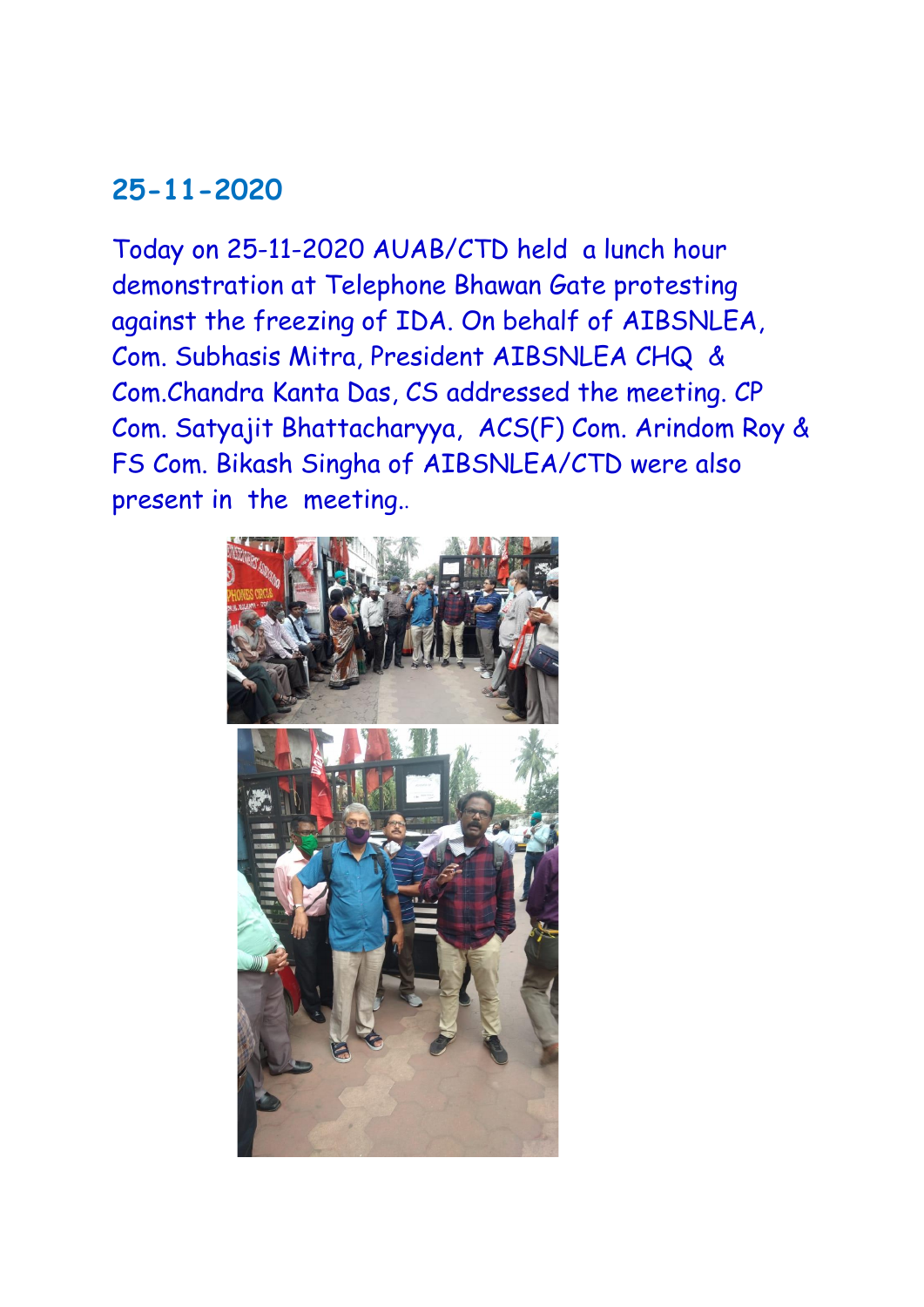### **21-11-2020**

**AUAB writes to Shri P.K. Purwar, CMD BSNL regarding Holding lunch hour demonstrations on 25-11- 2020, protesting against freezing of IDA....**<<< Click [here for letter>>>](http://aibsnleachq.in/lunch%20hour%20demo%20on%2025.11.2020.pdf)

**All the Office Bearers of AIBSNLEA CTD are requested to participate and organise the LH demonstration in Telephone Bhawan.**

**19-11-2020**

**DPE orders on Freezing of DA to employees of all CPSEs and PSUs till 30 June 2021**.....<<<< [Click here for](http://aibsnleawb.org/19112020_Freezing%20DA.pdf)  [Order](http://aibsnleawb.org/19112020_Freezing%20DA.pdf) >>>>

#### **13-11-2020**

Yesterday 12 11 2020 COB meeting of AIBSNLEA CTD held at Association Room. President CHQ Com.Subhasis Mitra,Senior leaders Com.Atanu Majumder, Com.Sumit Ghosh, BS South Com.Dipankar Banerjee were present in the meeting. Meeting was presided over by Com.Satyajit Bhattacharyya,CP.

AIP explained to the new OBs who are representing the new generation the background of formation of AIBSNLEA and its motto and successes.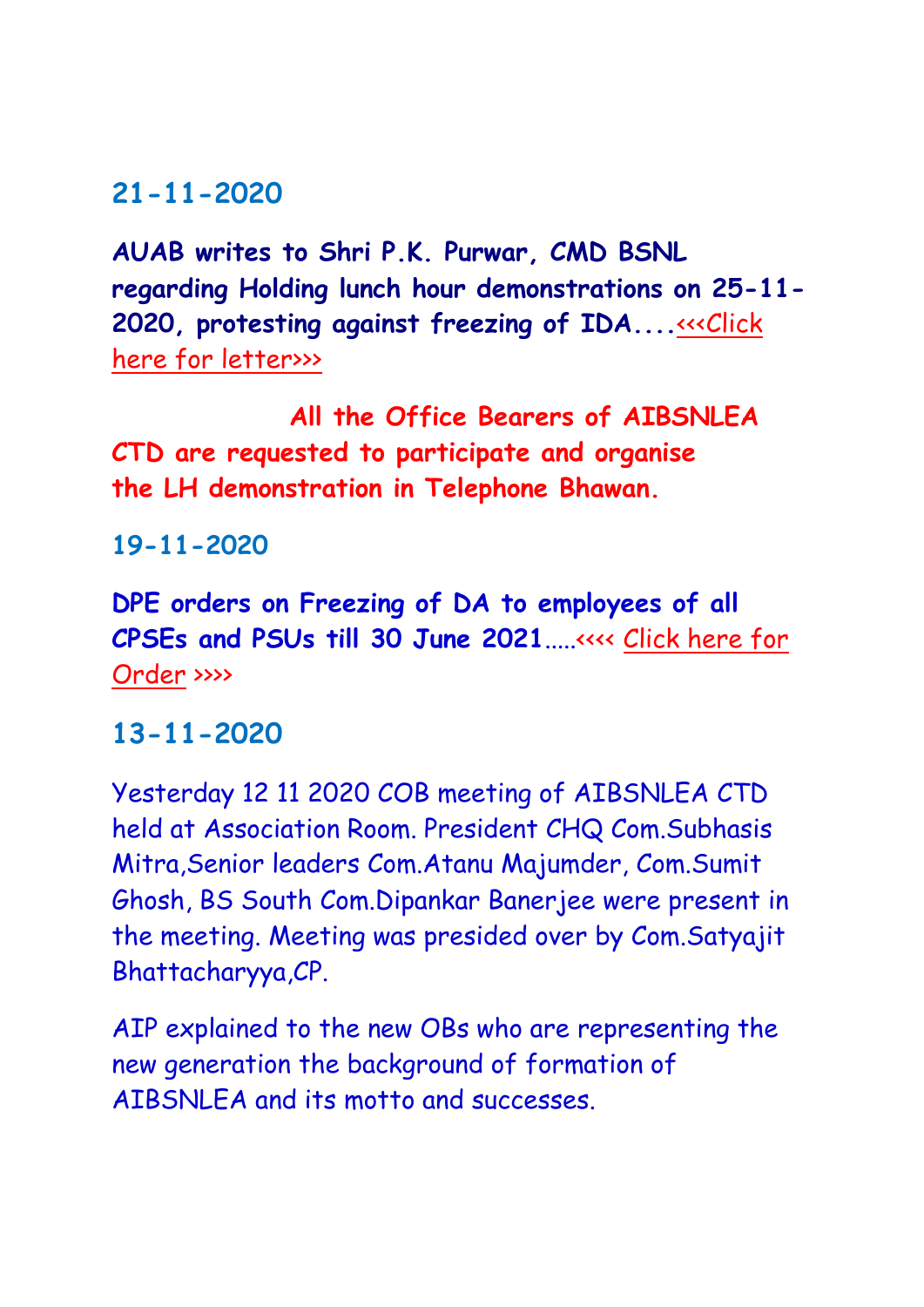All the office bearers delivered their opinion regarding strengthening and revamping our AIBSNLEA. CS Com.Chandra Kanta Das in his summing up pledged that the circle will try hard to serve the members and others also to acquire new members in our fold.We will stick to struggle for achieveing justified demands of executives irrespective of cadre. It is our legacy to be an umbrella organisation to represent Engineering,Accounts,PA/PS, Civil/ Electrical, SDE(OL) . In future also AIBSNLEA CTD Circle will follow the footprints of our predecessors.

It is also decided that we will try to sit on Thursday at least once in a month as usual if the condition permits.

The meeting ended in a positive note and belief that AIBSNLEA CTD will become a powerful organisation in CTD and contribute to strengthen CHQ.

# **08-11-2020**

An Office Bearer meeting of AIBSNLEA , CTD will be held on 12 11 2020 ( Thursday) at 3 PM at the Association Room . All concerned are requested to attend the meeting punctually. CHQ PRESIDENT, Com. Subhasis Mitra, ADVISOR,CHQ Com.Tridip Chakraborty, Veteran leader Com. Prasun Kr. Mukhopadhyay have consented to attend the Office Bearer meeting. **<<<<< [Click here for Notice](http://aibsnleawb.org/Notice%20dt%2005112020.pdf) >>>>>**

**05-11-2020**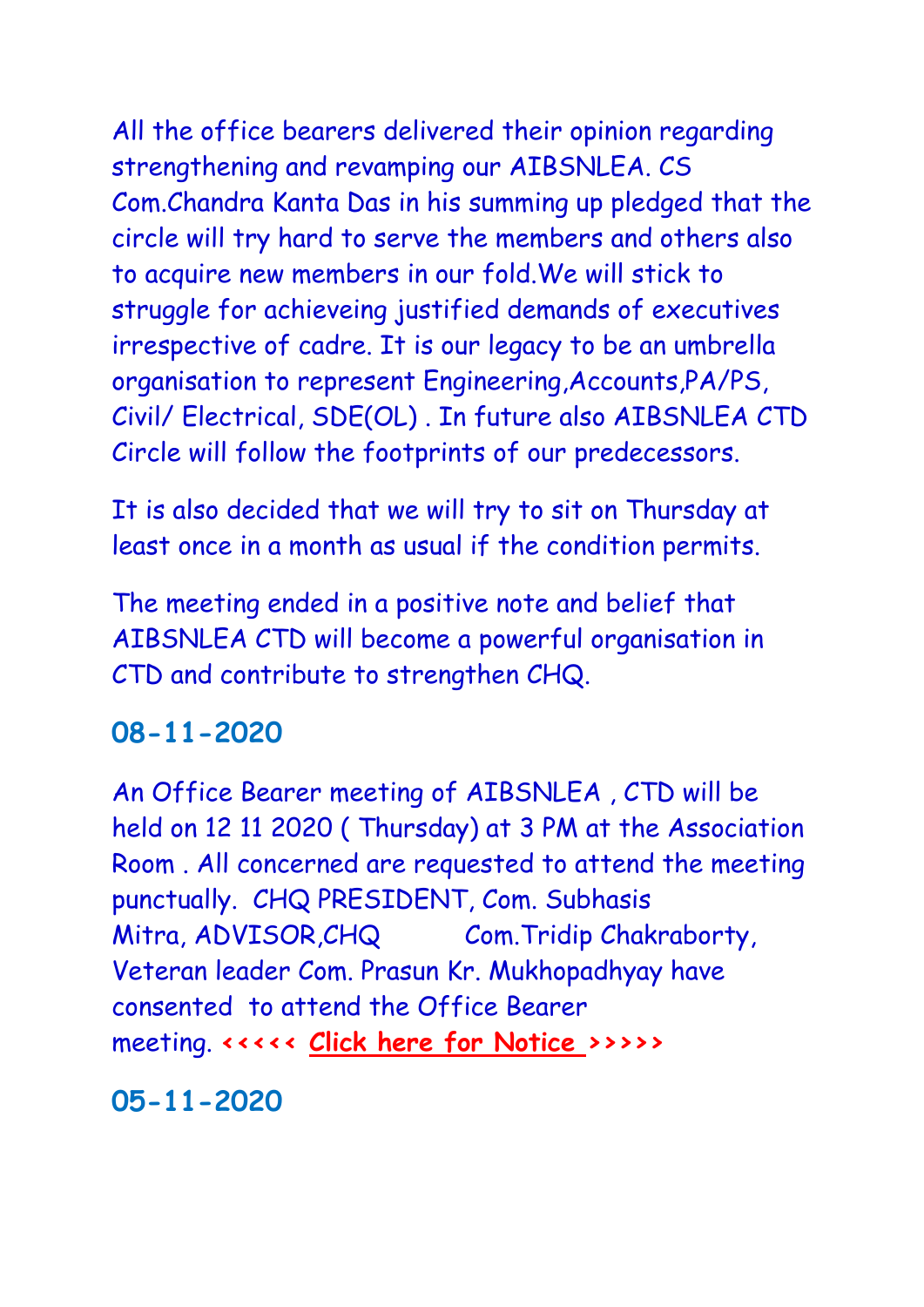**CTD issues transfer order of SDEs for the interest of service.Hope,Department will benefit by this transfer. <<<<< [Click here for](http://aibsnleawb.org/SDE%20DE(LA).pdf)  [Order](http://aibsnleawb.org/SDE%20DE(LA).pdf) >>>>>**

**04-11-2020**

### **Comrade S.Sivakumar, GS AIBSNLEA met Director (HR) BSNL Board today and discussed regarding:**

(1) JTO(T) to SDE(T) Promotions under 67% SCF Quota: GS requested Director (HR) to consider the Promotion from JTO(T) to SDE(T) and issue the order before Diwali i.e. 14.11.2020. The Executives are eagerly waiting for their first promotion in BSNL since last so many years. Director (HR) mentioned that the work is under process and the efforts are being taken by the Pers Team to issue the Promotion Orders before Diwali, he assured.

GS further requestedDirector (HR) that LDCE for 33% quota from the vacancy year 2011-12 onwards also to be conducted simultaneously as per the SDE RRs, so that the young JTOs of BSNL may get their first due fast track promotion on time and serve the Company with a better zeal and enthusiasm. Director (HR) mentioned that the efforts are being taken by the Recruitment Cell for the issuance of Notification for the conduct of LDCE 33% quota for SDE(T) promotion.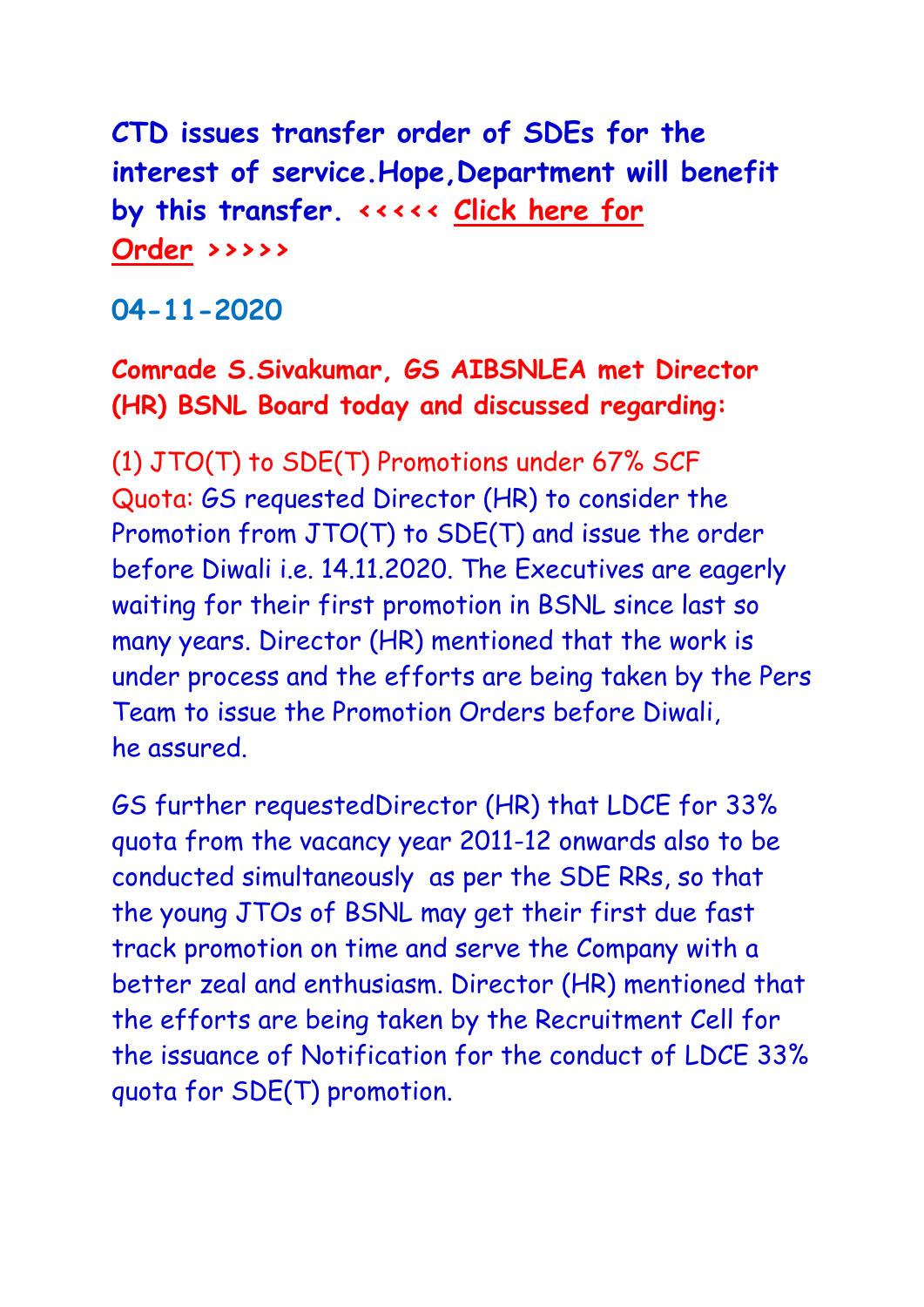(2) Consideration of request transfers in the Cadre of SDE/AO/AGM/CAO and DGM:GS requested for the consideration of request transfers in all the Cadres those who have completed more than two and half years at their present stations. Director (HR) mentioned that the request transfers are under consideration and will be issued shortly subject to the approval of Man Power planning w.r.t. restructuring of BAs/SSAs.

It is learnt that the final meeting for Restructuring and Man Power Planning is scheduled to be convened by the CMD BSNL with HR Team on 06.11.2020.

(3) Consideration of issuance of clarification orders for JAO 1999 batch Telengana Circle for the withdrawal of wrong Pay fixation case:GS brought to the kind notice of Director (HR) that the draft clarificatory order is pending with PGM (Pers) for the past 20 days after the approval of the Competent Authority. He requested Director (HR) to kindly intervene in the matter and cause to issue necessary clarification in this regard to Telangana Circle before the drawl of 4<sup>th</sup> Installment of the Ex-Gratia to VRS-19 retirees so as to mitigate the sufferings of affected persons. After patient hearing Director (HR) assured to discuss the matter with PGM (Pers) today afternoon.

**Remaining issues such as Promotions in all the Cadres, Restructuring, Manpower Planning, withdrawal of Lookafter arrangement etc., could not be discussed with**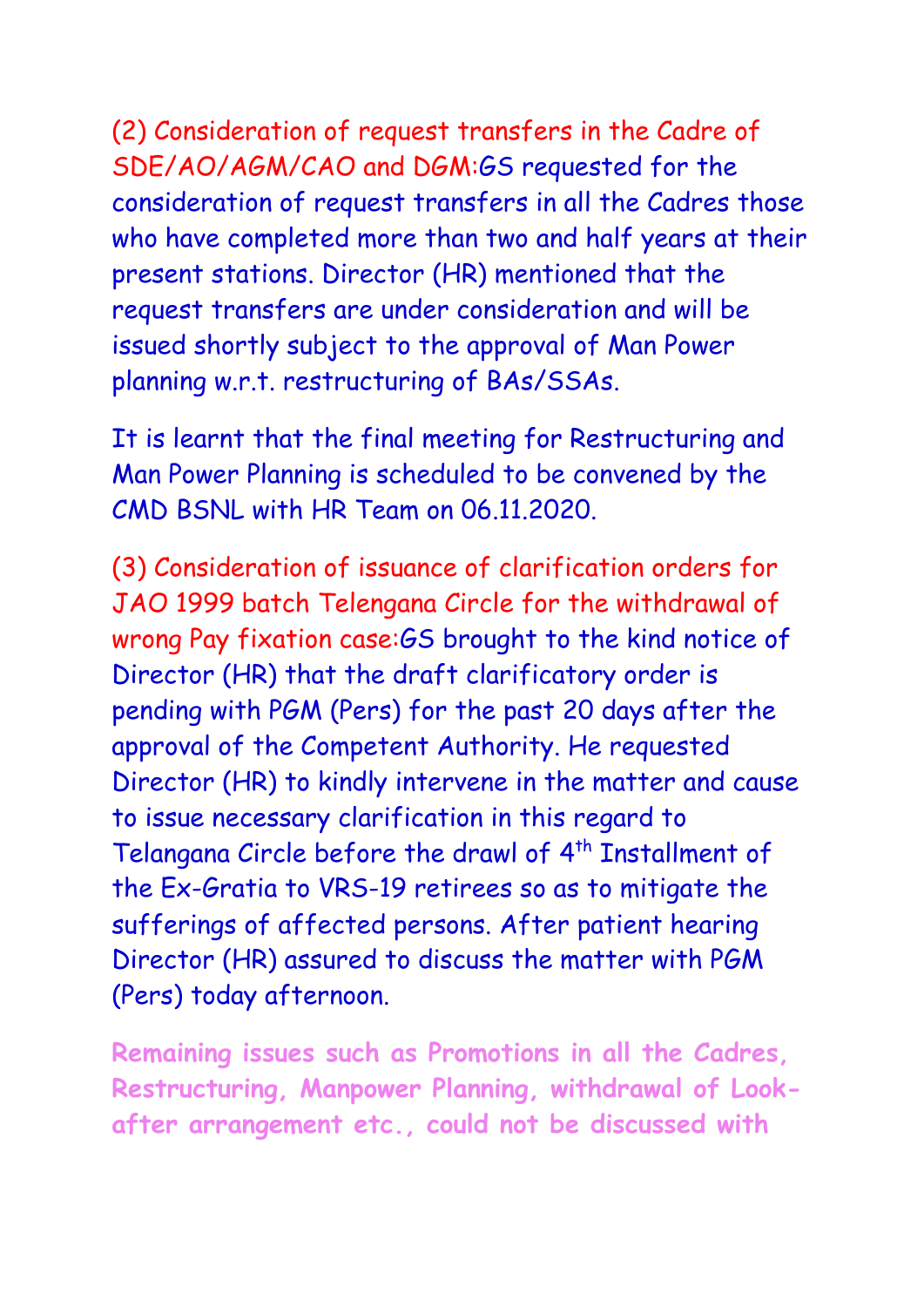**the Director (HR) due to his busy schedule and will be discussed in the next meeting.**

### **04-11-2020**

#### **Meeting with Director (Finance) BSNL Board, New Delhi-**

GS, AIBSNLEA Comrade S. Sivakumar met Director (Finance) BSNL today along with AGS, FS/CHQ & Auditor/CHQ and discussed regarding:

(1) Disbursement of Salary for the Month of October' 2020: GS requested for the disbursement of Salary for the month of Oct., 2020 in the first week of Nov., 2020 due to Diwali and other festivals. Director (Fin) appreciated our concern and assured that he will discuss the matter with CMD BSNL after taking the feedback from Sr.GM (CBB) and try to disburse the Salary on Friday or Monday i.e., on 09.11.2020 after the release of funds for the Statutory dues on 06.11.2020.

(2) Abnormal delay in consideration of request transfers in the Cadre of AGM/CAO/AOs:- GS requested Director (Fin.) to consider the pending request transfers in the Cadre of CAO & AO. Director (Fin.) mentioned that it is under consideration and pending due to the finalization of Man Power Planning and Restructuring of the SSAs and BAs by the Corporate Office. He further mentioned that meeting for finalization of the Man Power Planning is being convened by the CMD BSNL on 06.11.2020 and after the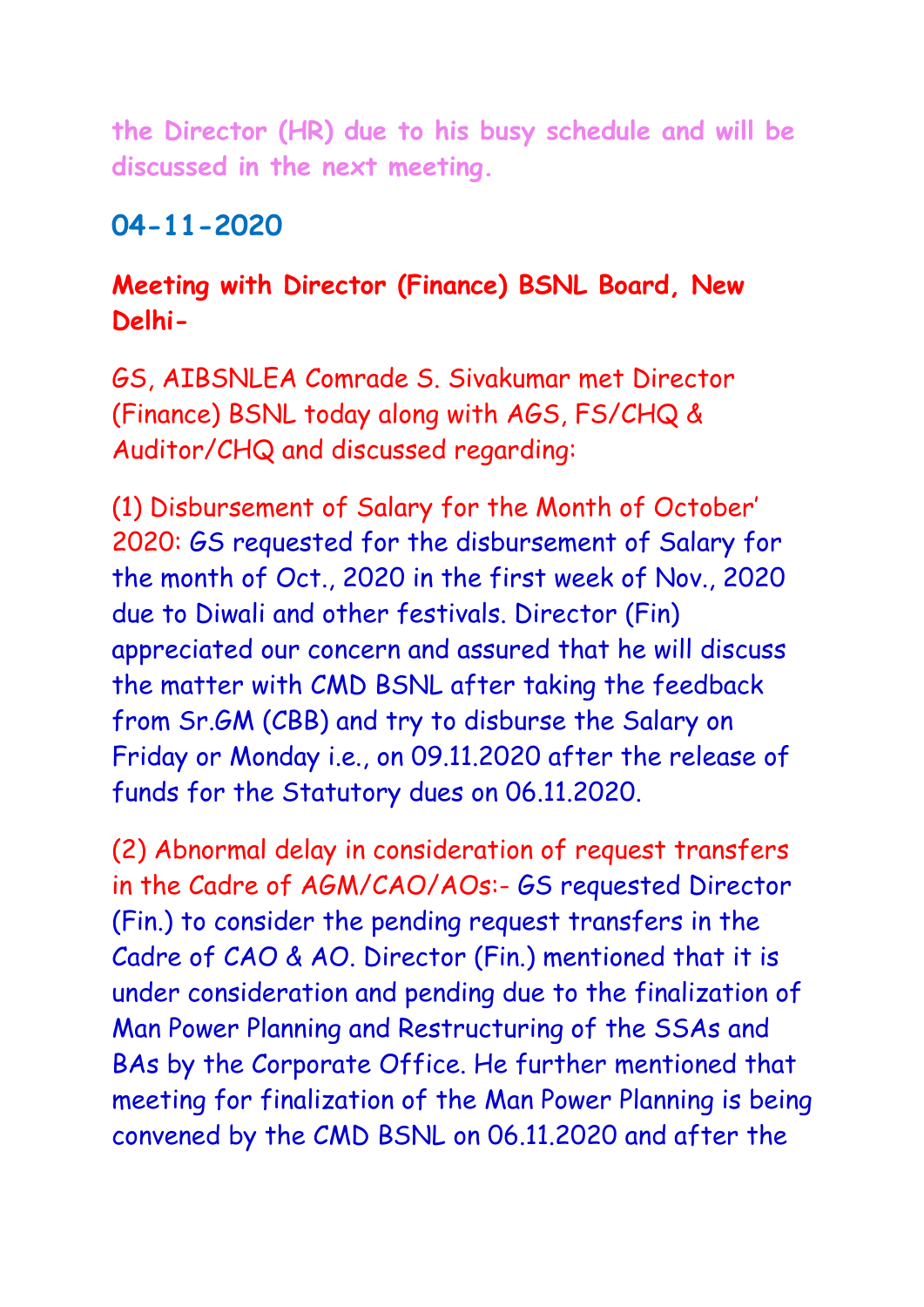finalization of the same, necessary transfer orders will be issued.

(3) Consideration of issuance of clarification orders for JAO 1999 batch Telengana Circle for the withdrawal of wrong Pay fixation:GS brought to the kind notice of Director (Fin) that the clarificatory order for the Promotion and Pay fixation issue in Telangana and AP Circles has not been issued even after the approval of the Competent Authority. He requested Director (Fin) to kindly intervene in the matter. Director (Fin) advised us to discuss the matter with Director (HR) and assured that he will also discuss with Director (HR) for resolving the issue at the earliest**.**

# **04-11-2020**

**Today CS, CP, ACS and OS of AIBSNLEA/ CTD met CGM CTD, PGM (FIN) and PGM (HR & Admin) for wishing them SUBHO BIJAYA.** CGM/CTD appreciated our endeavour for betterment of CTD and hoped that all BSNL employees will go forward for achieving better day for BSNL. He further told that FTTH is our future and we have to work for grabbing more customers for BSNL with this latest service. PGM (FIN ) expressed her good wishes for the AOs transferred to join in tenure post in other circle and hoped that they will return to CTD after ending their tenuare safely. PGM (HR & Admin) told us he is very much hopeful for disbursement of OCTOBER salary within a week for the upcoming festivals.